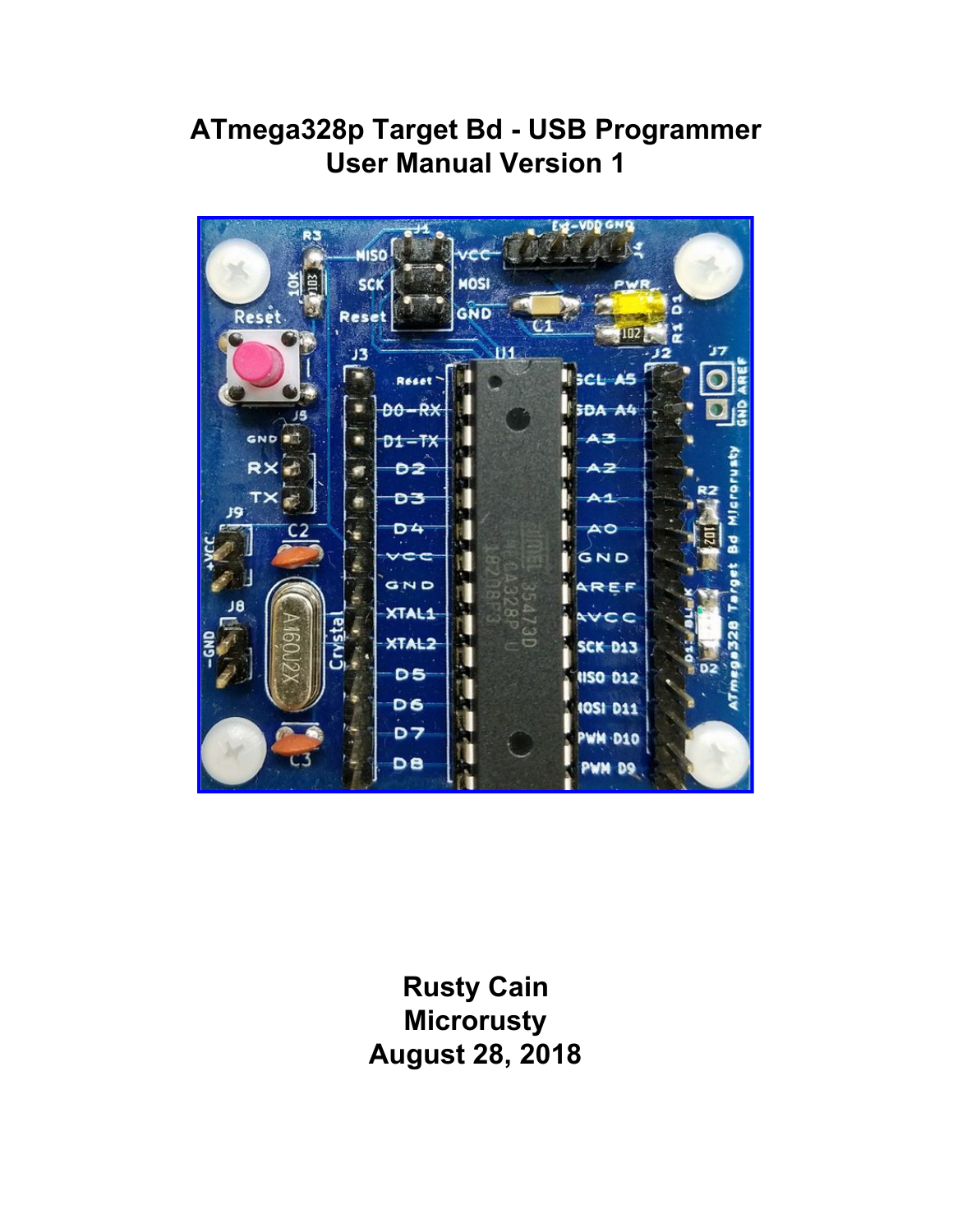### **Programming using AVRdude**

**Download AVRdude**: <https://www.nongnu.org/avrdude/>

- Create a new folder for Avrdude and install Avrdude in that folder.
- Open Terminal (Linux). Open CMD.exe (Windows Command Line)
- Find and Open the AVRDude program.
- Windows Example: *C: Documents\AVRDude-V6-3. cd Documents\AVRDude-V6-3*
- Type "*avrdude*" The avrdude help menu should display a list of commands.

|          | Usage: avrdude [options]                                    |                                                                                       |
|----------|-------------------------------------------------------------|---------------------------------------------------------------------------------------|
| Options: |                                                             |                                                                                       |
|          | -p <partno></partno>                                        | Required. Specify AVR device.                                                         |
|          | -b <baudrate></baudrate>                                    | Override RS-232 baud rate.                                                            |
|          | -B <bitclock></bitclock>                                    | Specify JTAG/STK500v2 bit clock period (us).                                          |
|          | -C <config-file></config-file>                              | Specify location of configuration file.                                               |
|          | -c <programmer></programmer>                                | Specify programmer type.                                                              |
| $-D$     |                                                             | Disable auto erase for flash memory                                                   |
|          | -i <delay></delay>                                          | ISP Clock Delay [in microseconds]                                                     |
|          | -P <port></port>                                            | Specify connection port.                                                              |
| -F       |                                                             | Override invalid signature check.                                                     |
| $-e$     |                                                             | Perform a chip erase.                                                                 |
| $-0$     |                                                             | Perform RC oscillator calibration (see AVR053).                                       |
|          | -U <memtype>:r w v:<filename>[:format]</filename></memtype> |                                                                                       |
|          |                                                             | Memory operation specification.                                                       |
|          |                                                             | Multiple -U options are allowed, each request                                         |
|          |                                                             | is performed in the order specified.                                                  |
| $-n$     |                                                             | Do not write anything to the device.                                                  |
| $-V$     |                                                             | Do not verify.                                                                        |
| $-u$     |                                                             | Disable safemode, default when running from a script.                                 |
| $-5$     |                                                             | Silent safemode operation, will not ask you if                                        |
|          |                                                             | fuses should be changed back.                                                         |
| $-t$     |                                                             | Enter terminal mode.                                                                  |
|          |                                                             | -E <exitspec>[,<exitspec>] List programmer exit specifications.</exitspec></exitspec> |
|          | -x <extended param=""></extended>                           | Pass <extended param=""> to programmer.</extended>                                    |
| $-y$     |                                                             | Count # erase cycles in EEPROM.                                                       |
|          | -Y <number></number>                                        | Initialize erase cycle # in EEPROM.                                                   |
| $-v$     |                                                             | Verbose output. -v -v for more.                                                       |
| $-q$     |                                                             | Quell progress output. -q -q for less.                                                |
|          | -1 logfile                                                  | Use logfile rather than stderr for diagnostics.                                       |
| $-2$     |                                                             | Display this usage.                                                                   |

### **Connect USB programmer**

Connect USB programmer to ISP connector port J1 on Target board.



The ISP header consists of 2×3 pins.

**Test connection to the Target Board (**Reference AVRdude on page 4**)**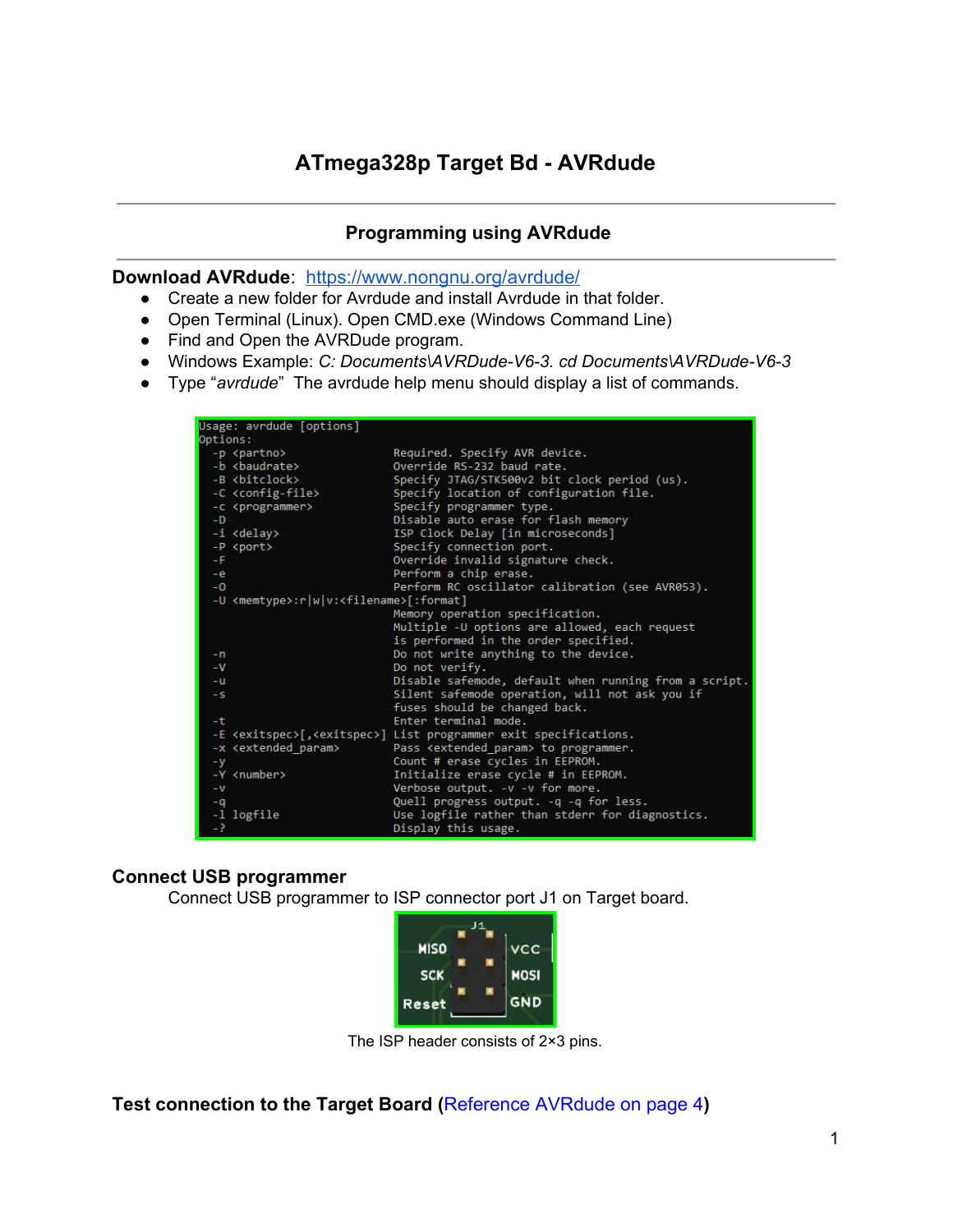- **Test Device:** avrdude -c usbtiny -p m328p -v
- **Test Device:** avrdude -c usbtiny -p atmega328p –v
- **Test Device:** avrdude -c usbasp -p m328p -v
- **Test Device:** avrdude -p m328p -P /dev/ttyACM0 -c usbasp -v

### **Flash Write Examples: -U <memtype>:r|w|v:<filename>[:format]:**

● Flash a hex file:

*avrdude -c usbtiny -p m328p -U flash:w:blink.hex*

● Flash Fuses 1 MHz:

*avrdude -p m328p -c usbtiny -v -U lfuse:w:0x62:m -U hfuse:w:0xD9:m -U efuse:w:0xFF:m*

Refer to Fuse setting page.

### **Flash Reading Hex Files Examples:**

Test this *avrdude -c usbtiny -p m328p -U flash:r:mystery.hex:r* Test this *avrdude -c usbtiny -p atmega328p -v -U flash:w:"i2cscan.hex":r*

### **Using Terminal Mode:** *avrdude -c usbtiny -p m328p -t*

Commands for AVRdude **terminal mode**:

- dump : dump memory : dump <memtype> <addr> <N-Bytes>
- read : alias for dump
- write : write memory : write <memtype> <addr> <br/> <br/>bd> ... <br/> <br/>shold-
- erase : perform a chip erase
- sig : display device signature bytes
- part : display the current part information
- pgm : return to programming mode
- help : help
- $\bullet$  ? : help
- quit : quit

Refer to Terminal Mode page.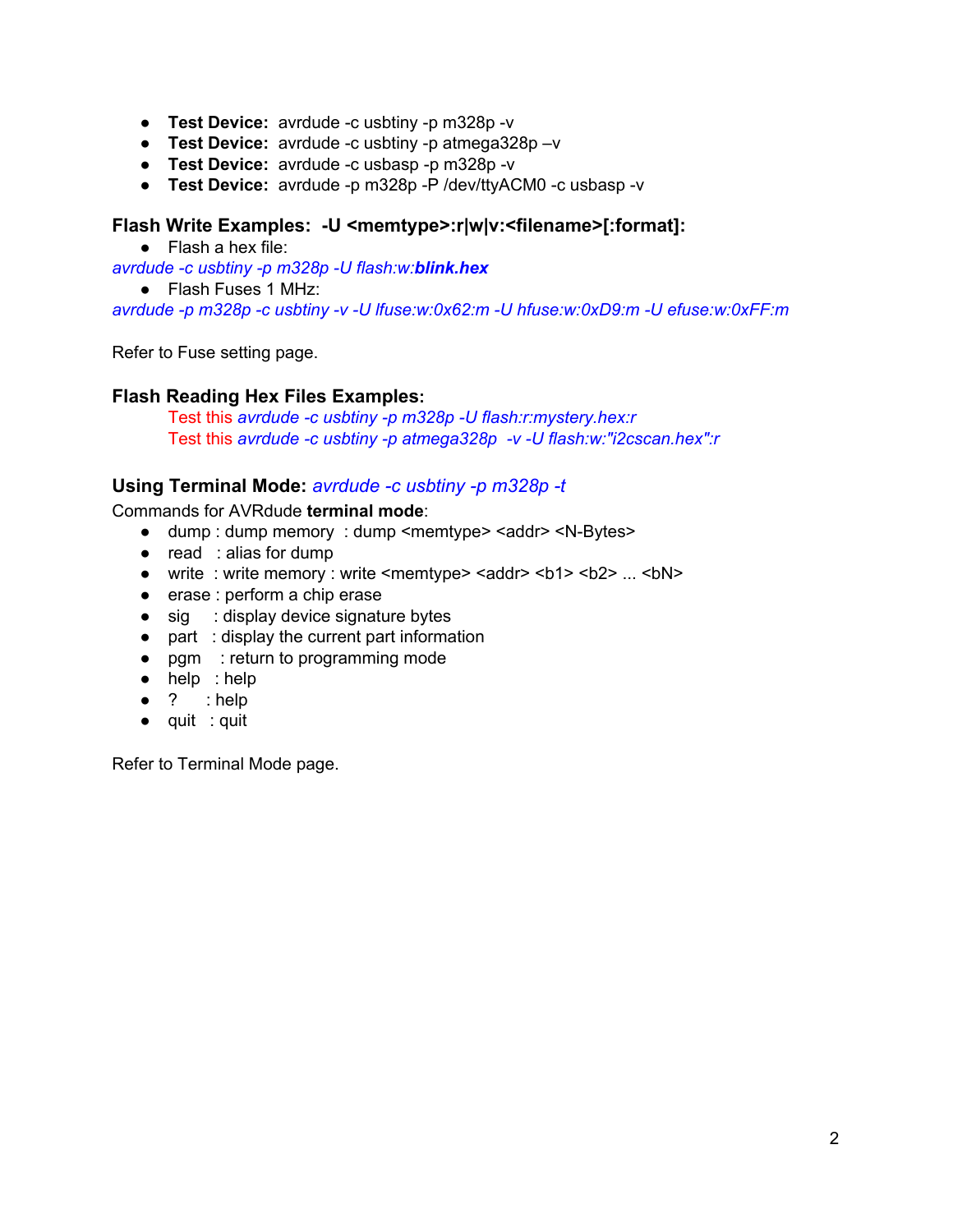#### **Fuses Settings:**

#### Rules for Changing Fuse settings:

- Never change DWEN, SPIEN and RSTDSBL fuses. These settings cannot be changed while in ISP programming mode.
- Double check CKSEL fuses twice before writing. Wrong CKSEL settings can cause problems when the wrong clock source is selected.
- Don't set lock bits unless you are producing a commercial product and want to protect the software.

**If unsure – read datasheet or ask questions.**

#### **Warning:**

- One standard to understand before setting fuse and lock bits. Atmel uses the following standard:
	- **○ fuse bit = 1 is UN-programmed (inactive);**
	- **○ fuse bit = 0 is programmed (active);**
- Settings fuse bits with the wrong settings may lead to permanent damage of the microcontroller chip.
- This documentation may not be 100 percent accurate and could include incorrect data and mistypes. Please read these additional references.

#### **Additonal Referance[:](http://www.instructables.com/id/How-to-change-fuse-bits-of-AVR-Atmega328p-8bit-mic/)**

<http://www.instructables.com/id/How-to-change-fuse-bits-of-AVR-Atmega328p-8bit-mic/> <http://www.martyncurrey.com/arduino-atmega-328p-fuse-settings/>

#### **Example settings for ATmega328P**

**Refer to ATmega328P DataSheet:** <https://www.microchip.com/wwwproducts/en/ATMEGA328P>

| <b>Bit</b>     | Name             | <b>Description</b>                                  |
|----------------|------------------|-----------------------------------------------------|
| 7              | CKDIV8           | When set, divides the clock speed by 8.             |
| $6\phantom{1}$ | <b>CKOUT</b>     | When set, the clock pulse is output on PB0 (pin 14) |
| 5              | SUT <sub>1</sub> |                                                     |
|                | SUT <sub>0</sub> | Sets start up delay time                            |
| 3              | CKSEL3           |                                                     |
| $\overline{2}$ | CKSEL2           |                                                     |
|                | CKSEL1           | Sets the Clock Source                               |
| 0              | <b>CKSEL0</b>    |                                                     |

### **Atmega328P:** Low Fuse Setting Example set to 8 MHZ E2

### **Low Byte Fuse These 8 bits are explained here:**

- 
- Bit-6 : CKOUT When set clock pulses are output on PB0 1 (unprogrammed)<br>Bit-5 : SUT1 Startup time delay 1 (Slow rising power
- 
- 
- 
- 
- 

#### Example set to 8 MHZ  $E2$  (1 = unprogrammed)

- 1 (Slow rising power option see data sheet section 9.6 table 9-12)
- Bit-4 : SUT0 Startup time delay  $0$  (Slow rising power option see data sheet section 9.6 table 9-12)
- Bit-3 : CKSEL3 Set the clock source 0 (4 bits to set Internal Clock see data sheet Section 9.2 Table 9.1)
- Bit-2 : CKSEL2 Set the clock source 0 (4 bits to set Internal Clock see data sheet Section 9.2 Table 9.1)<br>Bit-1 : CKSEL1 Set the clock source 1 (4 bits to set Internal Clock see data sheet Section 9.2 Table 9.1) 1 (4 bits to set Internal Clock see data sheet Section 9.2 Table 9.1)
- Bit-0 : CKSEL0 Set the clock source 0 (4 bits to set Internal Clock see data sheet Section 9.2 Table 9.1)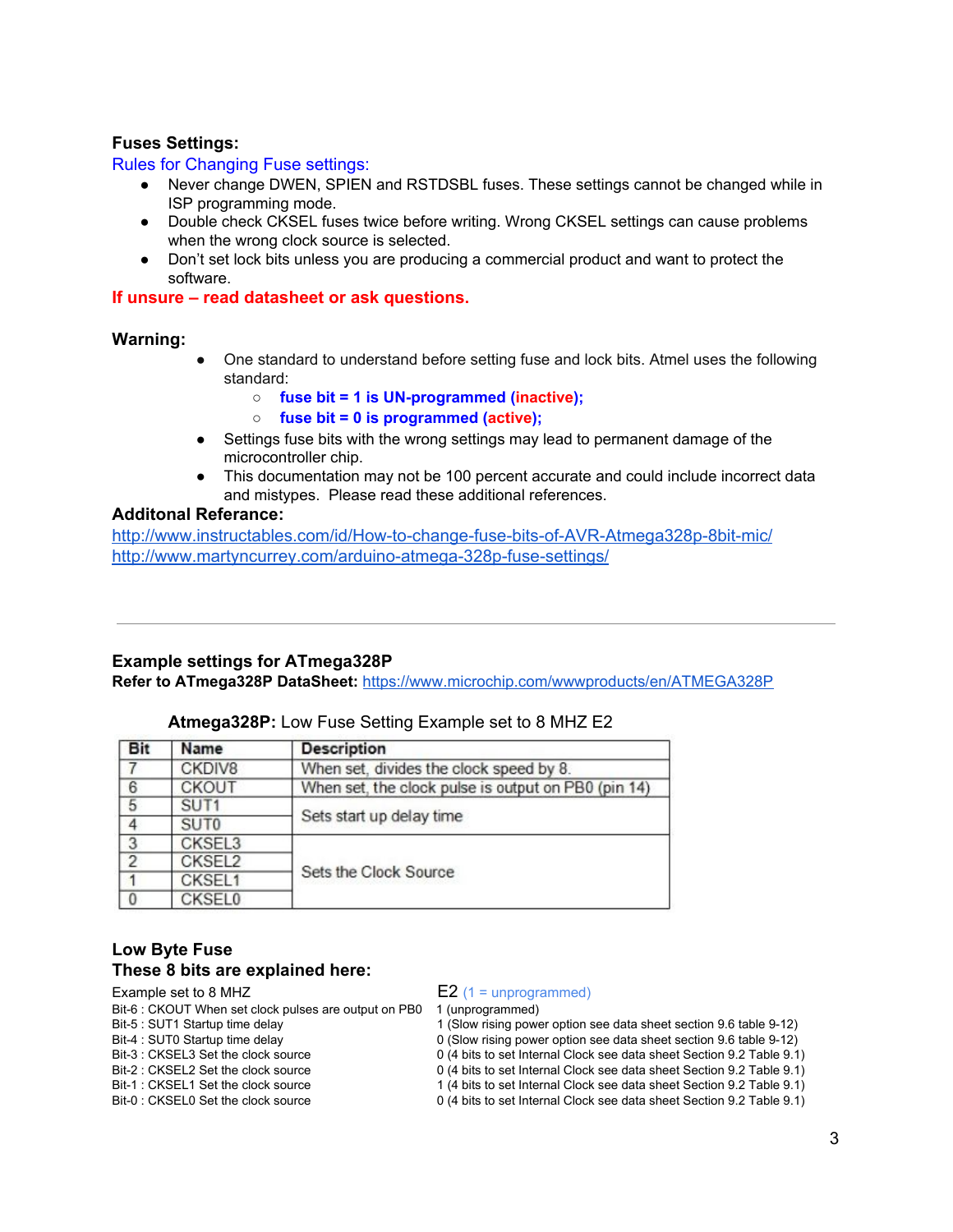7 6 5 4 | 3 2 1 0 8 4 2 1 | 8 4 2 1  $0110|0010 = 621$ MHz  $1110|0010 = E28MHz$  $1 1 1 0 | 0 0 0 0 = E0$  ?? 16Mhz

| <b>Device Clocking Option</b>     | <b>CKSEL3 CKSEL2 CKSEL1 CKSEL0</b> |  |  |  |  |
|-----------------------------------|------------------------------------|--|--|--|--|
| Low Power Crystal Oscillator      | $1111 - 1000$                      |  |  |  |  |
| Full Swing Crystal Oscillator     | $0111 - 0110$                      |  |  |  |  |
| Low Frequency Crystal Oscillator  | $0101 - 0100$                      |  |  |  |  |
| Internal 128kHz RC Oscillator     | 0011                               |  |  |  |  |
| Calibrated Internal RC Oscillator | 0010                               |  |  |  |  |
| <b>External Clock</b>             | 0000                               |  |  |  |  |
| Reserved / Not used               | 0001                               |  |  |  |  |

CKSEL0 = 0. CKSEL1 = 1 CKSEL2 = 0, CLSEL3 = 0, SUT0 = 0. SUT1 = 1 CKOUT=1. CKDIV8 = 1. **Low Byte Fuses:** Now combining all the 8 bits, the required low fuse byte is **11100010**. **lfuse : 0xE2 High Byte Fuses:** Don't need to change the high fuse bits in order to change the clock source and operating frequency. So here is the default hex value: **11011001 hfuse : 0xD9 Extended Byte Fuse** By default all the bits in this byte is set as **11111111**. **efuse : 0xFF**

#### **Fuse settings for different clock speeds.**

Atmega328P Default Fuse Settings:

| 0x62 (B01100010) |
|------------------|
| 0xD9 (B11011001) |
| 0xFF (B11111111) |
|                  |

#### **1 MHz Default:**

avrdude -p m328p -c usbtiny -v -U lfuse:w:0x62:m -U hfuse:w:0xD9:m -U efuse:w:0xFF:m **8 MHz:**

avrdude -p m328p -c usbtiny -v -U lfuse:w:0xE2:m -U hfuse:w:0xD6:m -U efuse:w:0xFF:m 8 MHz crystal oscillator medium rising power with EEPROM preserve:

avrdude -p m328p -c usbtiny -v -U lfuse:w:0xFE:m -U hfuse:w:0xD1:m -U efuse:w:0xFF:m Internal RC oscillator with prescaller off. 8 MHz system clock.

avrdude -p m328p -c usbtiny -v -U lfuse:w:0xE2:m -U hfuse:w:0xD9:m -U efuse:w:0x07:m **16 MHz:**

avrdude -p m328p -c usbtiny -v -U lfuse:w:0xFF:m -U hfuse:w:0xDE:m -U efuse:w:0xFF:m 16 MHz ceramic resonator fast start:

avrdude -p m328p -c usbtiny -v -U lfuse:w:0xCE:m -U hfuse:w:0xD9:m -U efuse:w:0xFF:m 16 MHz crystal, slow start + CLKO clock:

avrdude -p m328p -c usbtiny -v -U lfuse:w:0xF7:m -U hfuse:w:0xD9:m -U efuse:w:0xFF:m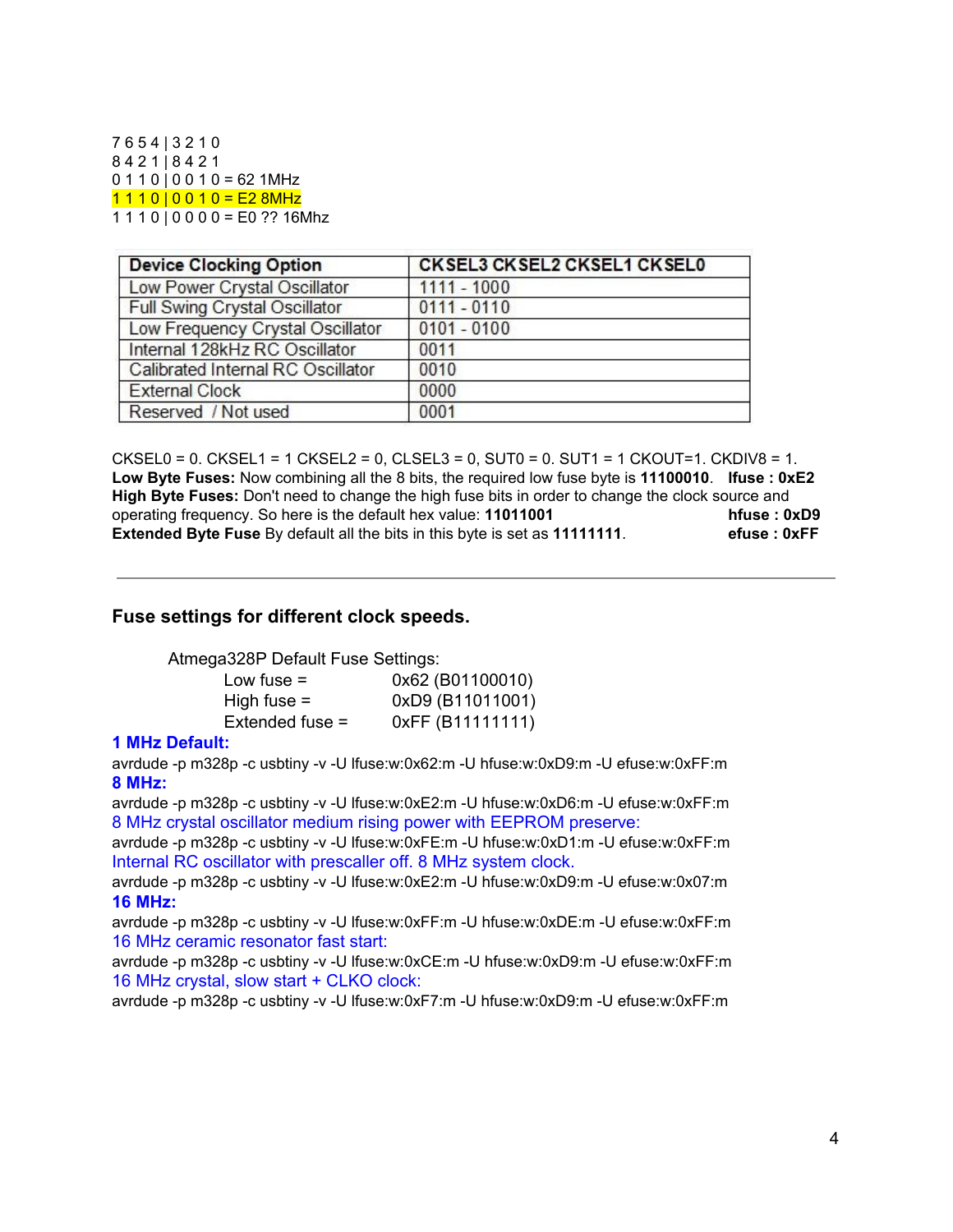### **Standard Arduino Uno settings. ATmega328P-PU**

16 MHz slow power starting, Bootloader enabled with boot size 128 words (optiboot). Typical brown out voltage selected at 2.7V.

Arduino or Nano w/ ATmega328 Default Fuse Settings

| Low fuse $=$    | 0xFF (B11111111) |
|-----------------|------------------|
| High fuse $=$   | 0xDE (B11011110) |
| Extended fuse = | 0x05 (B00000101) |
|                 |                  |

avrdude -p m328p -c usbtiny -v -U lfuse:w:0xFF:m -U hfuse:w:0xDE:m -U efuse:w:0x05:m

### **Memory Lock Bits**

avrdude -c usbasp -P usb -p m328p -U lock:w:0x00:m -v

| <b>Memory Lock Bits</b> |     |                 |                                                  |
|-------------------------|-----|-----------------|--------------------------------------------------|
| Mode                    | LB1 | LB <sub>2</sub> | <b>Protection Type</b>                           |
|                         |     |                 | Unprogrammed, no protection enabled              |
| $\mathfrak{p}$          | 0   |                 | Further Programming disabled, Read back possible |
| 3                       | 0   | 0               | Further programming and read back is disabled    |

Lock bits (LB1 and LB2) when low should prevent hackers from stealing your firmware. It is still possible for hackers to reverse engineer your code.

To clear the Lock bits, a complete Chip Erase is required, which erase the Flash memory

### **Fuse Calculators[:](http://www.engbedded.com/fusecalc/)**

<http://www.engbedded.com/fusecalc/> <https://eleccelerator.com/fusecalc/>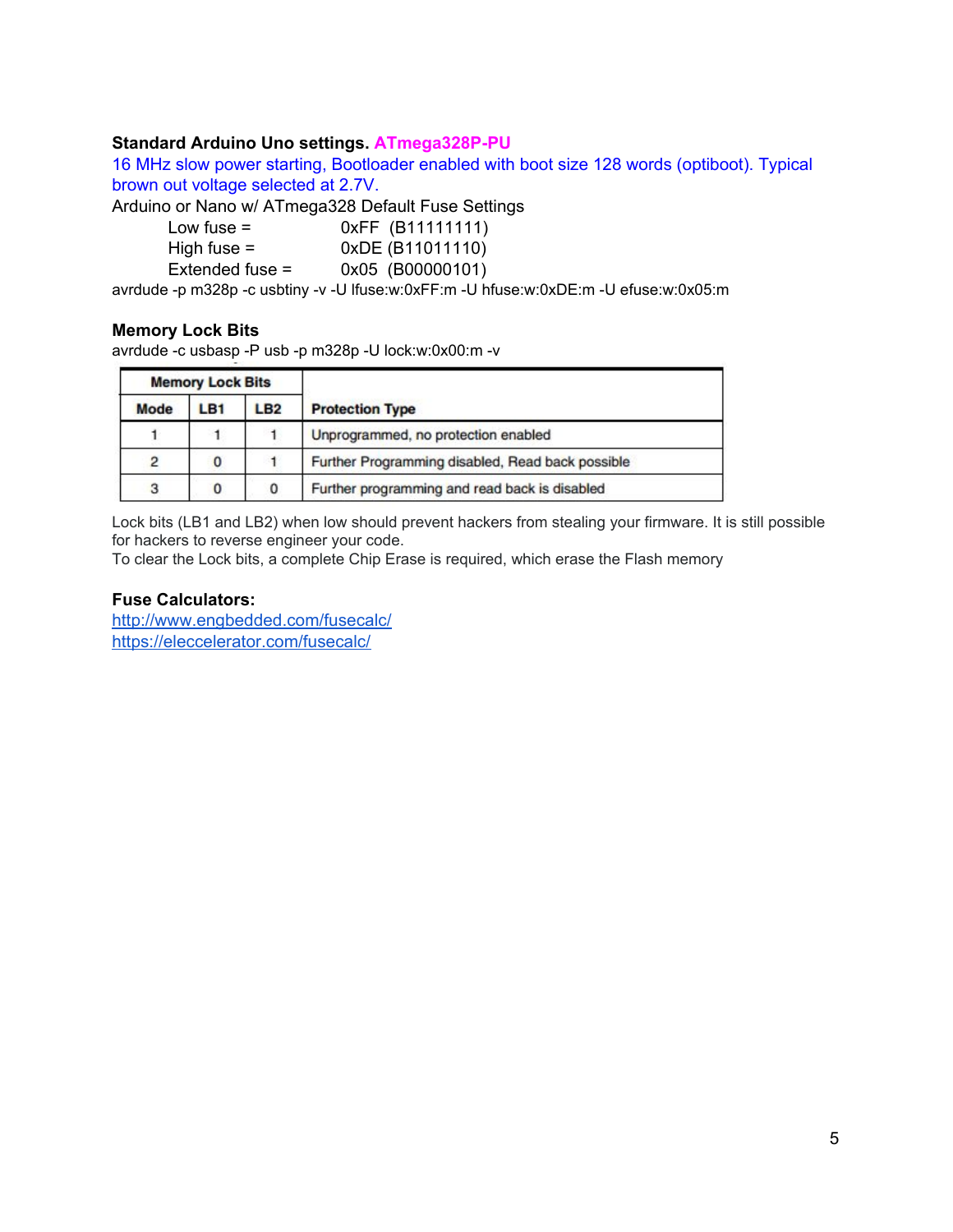#### **Entering Terminal Mode: avrdude -c usbasp -P usb -p m328p -t**

**Avrdude Terminal Mode Valid commands:**

| : alias for dump<br>read<br>: write memory : write <memtype> <addr> <br/> <br/>b1&gt; <br/> <br/> <br/>bN&gt;  <br/> <br>bN&gt;<br>write<br/>: perform a chip erase erase<br/>erase<br/>: display device signature bytes<br/>sig<br/>: display the current part information<br/>part<br/>: send a raw command : send <b1> <b2> <b3> <b4><br/>send</b4></b3></b2></b1></br></br></addr></memtype> |
|--------------------------------------------------------------------------------------------------------------------------------------------------------------------------------------------------------------------------------------------------------------------------------------------------------------------------------------------------------------------------------------------------|
|                                                                                                                                                                                                                                                                                                                                                                                                  |
|                                                                                                                                                                                                                                                                                                                                                                                                  |
|                                                                                                                                                                                                                                                                                                                                                                                                  |
|                                                                                                                                                                                                                                                                                                                                                                                                  |
|                                                                                                                                                                                                                                                                                                                                                                                                  |
|                                                                                                                                                                                                                                                                                                                                                                                                  |
| Parms: display adjustable parameters (STK500 only)                                                                                                                                                                                                                                                                                                                                               |
| : set <v[target]> (STK500 only)<br/>vtarg</v[target]>                                                                                                                                                                                                                                                                                                                                            |
| : set <v[aref]> (STK500 only)<br/>varef</v[aref]>                                                                                                                                                                                                                                                                                                                                                |
| : set <oscillator frequency=""> (STK500 only)<br/>fosc</oscillator>                                                                                                                                                                                                                                                                                                                              |
| : set <sck period=""> (STK500 only)<br/>sck</sck>                                                                                                                                                                                                                                                                                                                                                |
| : enter direct SPI mode<br>spi                                                                                                                                                                                                                                                                                                                                                                   |
| : return to programming mode<br>pgm                                                                                                                                                                                                                                                                                                                                                              |
| verbose: change verbosity                                                                                                                                                                                                                                                                                                                                                                        |
| help<br>$:$ help                                                                                                                                                                                                                                                                                                                                                                                 |
| ?<br>$:$ help                                                                                                                                                                                                                                                                                                                                                                                    |
| quit<br>: quit                                                                                                                                                                                                                                                                                                                                                                                   |

Use the 'part' command to display valid memory types for use with the 'dump' and 'write' commands.

#### **Examples of commands in Terminal Mode**

**Dump Flash or eeprom memory: Read 1024 bytes of flash memory to display**

```
avrdude> dump flash 00 128
        >>> dump flash 00 128
        0000 0c 94 5c 00 0c 94 6e 00 0c 94 6e 00 0c 94 6e 00 | .\. .n. .n. .n.|
        0010 0c 94 6e 00 0c 94 6e 00 0c 94 6e 00 0c 94 6e 00 | .n. .n. .n. .n.|
        0020 0c 94 6e 00 0c 94 6e 00 0c 94 6e 00 0c 94 6e 00 | .n. .n. .n. .n.|
        0030 0c 94 6e 00 0c 94 6e 00 0c 94 6e 00 0c 94 6e 00 | .n. .n. .n. .n.|
        0040 0c 94 14 01 0c 94 6e 00 0c 94 6e 00 0c 94 6e 00 | ... .n. .n. .n.|
        0050 0c 94 6e 00 0c 94 6e 00 0c 94 6e 00 0c 94 6e 00 | .n. .n. .n. .n.|
        0060 0c 94 6e 00 0c 94 6e 00 00 00 00 00 24 00 27 00 | .n. .n.....$.'.|
        0070 2a 00 00 00 00 00 25 00 28 00 2b 00 04 04 04 04 |*.....%.(.+.....|
avrdude> dump eeprom 00 32
        >>> dump eeprom 00 32
        0000 ff ff ff ff ff ff ff ff ff ff ff ff ff ff ff ff |................|
        0010 ff ff ff ff ff ff ff ff ff ff ff ff ff ff ff ff |................|
avrdude> write eeprom 04 128
         0000 ff ff ff ff 80 ff ff ff ff ff ff ff ff ff ff ff |................|
avrdude> write eeprom 00 0x57 0x6f 0x72 0x6b 0x73 0x68 0x6f 0x70 0x20 0x32 0x30 0x31 0x38
        >>> write eeprom 00 0x57 0x6f 0x72 0x6b 0x73 0x68 0x6f 0x70 0x20 0x32 0x30 0x31 0x38
avrdude> dump eeprom 00 16
         >>> dump eeprom 00 16
        0000 57 6f 72 6b 73 68 6f 70 20 32 30 31 38 ff ff ff |Workshop 2018...|
avrdude> sig
         Reading | ################################################## | 100% 0.06s
```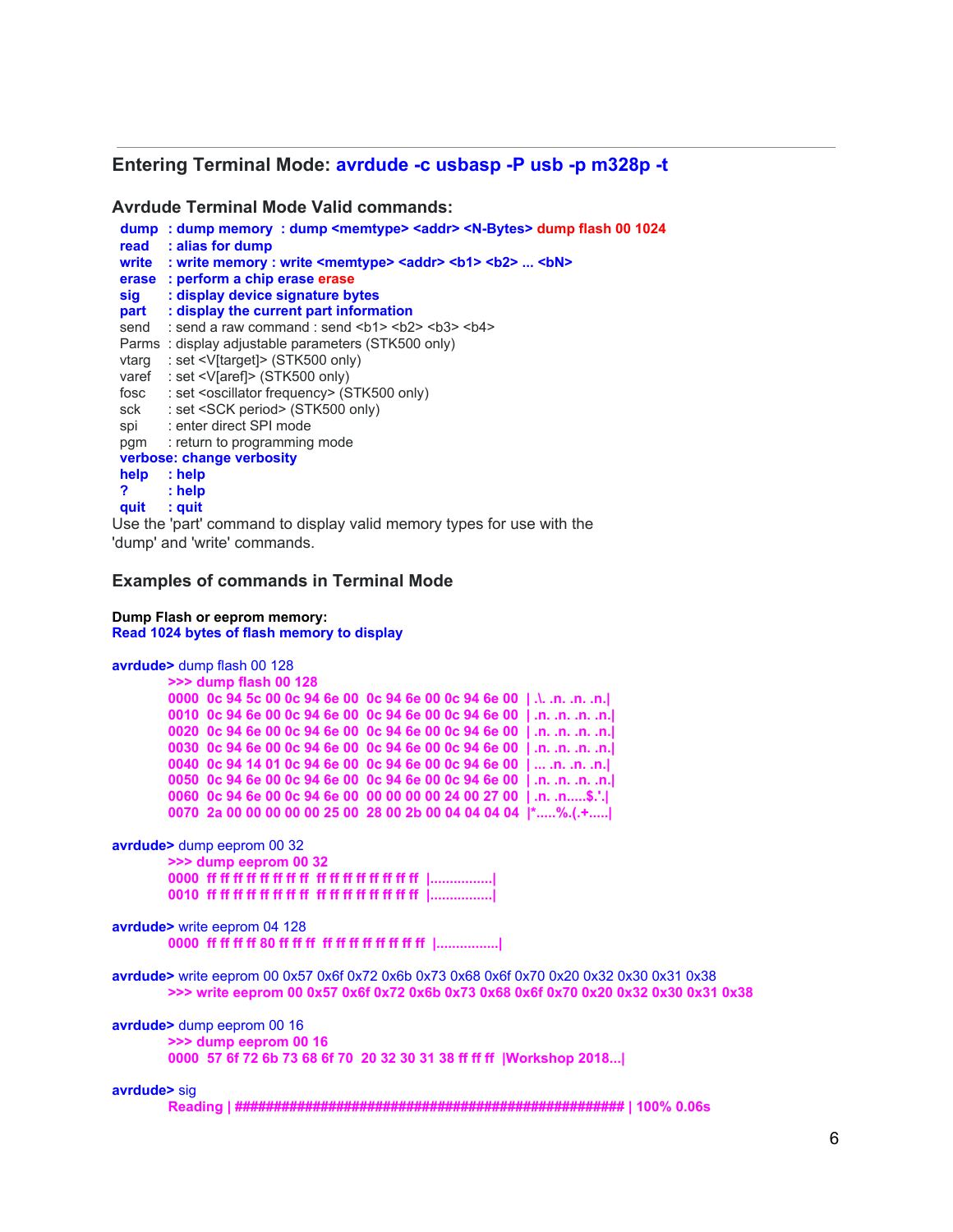|                           | Device signature = 0x1e950f            |              |                  |              |                          |                      |              |              |              |                                                                                        |  |
|---------------------------|----------------------------------------|--------------|------------------|--------------|--------------------------|----------------------|--------------|--------------|--------------|----------------------------------------------------------------------------------------|--|
|                           | >>> verbose 3                          |              |                  |              |                          |                      |              |              |              | avrdude> verbose $0 - 4$ (setting anything past $3 =$ full verbosity. Default is Zero) |  |
|                           | <b>New verbosity level: 3</b>          |              |                  |              |                          |                      |              |              |              |                                                                                        |  |
| avrdude> dump eeprom 00 4 |                                        |              |                  |              |                          |                      |              |              |              |                                                                                        |  |
|                           | >>> dump eeprom 00 4                   |              |                  |              |                          |                      |              |              |              |                                                                                        |  |
|                           |                                        |              |                  |              |                          |                      |              |              |              | avrdude: usbasp_spi_cmd(0xa0, 0x00, 0x00, 0x00) => 0x00, 0xa0, 0x00, 0x57              |  |
|                           |                                        |              |                  |              |                          |                      |              |              |              | avrdude: usbasp_spi_cmd(0xa0, 0x00, 0x01, 0x00) => 0x00, 0xa0, 0x00, 0x6f              |  |
|                           |                                        |              |                  |              |                          |                      |              |              |              | avrdude: usbasp_spi_cmd(0xa0, 0x00, 0x02, 0x00) => 0x00, 0xa0, 0x00, 0x72              |  |
|                           | 0000 57 6f 72 6b                       |              |                  |              |                          |                      | <b>IWork</b> |              |              | avrdude: usbasp_spi_cmd(0xa0, 0x00, 0x03, 0x00) => 0x00, 0xa0, 0x00, 0x6b              |  |
|                           |                                        |              |                  |              |                          |                      |              |              |              |                                                                                        |  |
| avrdude> part             |                                        |              |                  |              |                          |                      |              |              |              |                                                                                        |  |
|                           | >>> part                               |              |                  |              |                          |                      |              |              |              |                                                                                        |  |
|                           | <b>AVR Part</b>                        |              |                  |              |                          | : ATmega328P         |              |              |              |                                                                                        |  |
|                           | <b>Chip Erase delay</b>                |              |                  |              |                          | $: 9000$ us          |              |              |              |                                                                                        |  |
|                           | <b>PAGEL</b>                           |              |                  |              |                          | : P <sub>D7</sub>    |              |              |              |                                                                                        |  |
|                           | <b>BS2</b><br><b>RESET disposition</b> |              |                  |              |                          | : PC2<br>: dedicated |              |              |              |                                                                                        |  |
|                           | <b>RETRY pulse</b>                     |              |                  |              |                          | : SCK                |              |              |              |                                                                                        |  |
|                           | serial program mode                    |              |                  |              |                          | : yes                |              |              |              |                                                                                        |  |
|                           | parallel program mode                  |              |                  |              |                          | : yes                |              |              |              |                                                                                        |  |
|                           | <b>Timeout</b>                         |              |                  |              |                          | : 200                |              |              |              |                                                                                        |  |
|                           | <b>StabDelay</b>                       |              |                  |              |                          | :100                 |              |              |              |                                                                                        |  |
|                           | <b>CmdexeDelay</b>                     |              |                  |              |                          | : 25                 |              |              |              |                                                                                        |  |
|                           | <b>SyncLoops</b>                       |              |                  |              |                          | : 32                 |              |              |              |                                                                                        |  |
|                           | <b>ByteDelay</b>                       |              |                  |              | : 0                      |                      |              |              |              |                                                                                        |  |
|                           | <b>Pollindex</b>                       |              |                  |              | :3                       |                      |              |              |              |                                                                                        |  |
|                           | <b>PollValue</b>                       |              |                  |              |                          | : 0x53               |              |              |              |                                                                                        |  |
|                           | <b>Memory Detail</b>                   |              |                  |              |                          |                      |              |              |              |                                                                                        |  |
|                           |                                        |              |                  |              | <b>Block Poll</b>        |                      |              | Page         |              | <b>Polled</b>                                                                          |  |
|                           |                                        |              |                  |              |                          |                      |              |              |              | Memory Type Mode Delay Size Indx Paged Size Size #Pages MinW MaxW ReadBack             |  |
|                           |                                        |              |                  |              |                          |                      |              |              |              |                                                                                        |  |
| eeprom<br>flash           |                                        | 65<br>65     | 20               | 4<br>128     | 0 <sub>no</sub>          | 1024<br>32768 128    | 4            |              |              | 0 3600 3600 0xff 0xff<br>256 4500 4500 0xff 0xff                                       |  |
| <b>Ifuse</b>              |                                        | $\mathbf{0}$ | 6<br>$\mathbf 0$ | $\mathbf{0}$ | 0 yes<br>0 <sub>no</sub> | $\mathbf{1}$         | $\mathbf{0}$ |              |              | 0 4500 4500 0x00 0x00                                                                  |  |
| hfuse                     |                                        | $\mathbf{0}$ | $\bf{0}$         | $\mathbf 0$  | 0 no                     | $\mathbf{1}$         | $\mathbf{0}$ |              |              | 0 4500 4500 0x00 0x00                                                                  |  |
| efuse                     |                                        | $\mathbf{0}$ | $\mathbf 0$      | $\mathbf 0$  | 0 <sub>no</sub>          | $1 \quad 0$          |              |              |              | 0 4500 4500 0x00 0x00                                                                  |  |
| <b>lock</b>               |                                        | $\mathbf{0}$ | $\mathbf 0$      | $\mathbf 0$  | 0 no                     |                      | $1 \quad 0$  |              |              | 0 4500 4500 0x00 0x00                                                                  |  |
| calibration               |                                        | $\mathbf 0$  | $\mathbf 0$      | $\mathbf 0$  | 0 <sub>no</sub>          | $1\quad 0$           |              | $\mathbf{0}$ | $\mathbf{0}$ | 00x000x00                                                                              |  |
| signature                 |                                        | $\mathbf{0}$ | $\Omega$         | $\Omega$     | 0 <sub>no</sub>          | 3                    | $\mathbf{0}$ | $\mathbf{0}$ | $\mathbf{0}$ | 00x000x00                                                                              |  |
|                           |                                        |              |                  |              |                          |                      |              |              |              |                                                                                        |  |

**avrdude>** erase

**>>> erase**

**avrdude: erasing chip**

**avrdude: warning: cannot set sck period. please check for usbasp firmware update.**

**avrdude>** quit

**>>> quit**

**avrdude: safemode: Fuses OK (E:FF, H:D9, L:62)**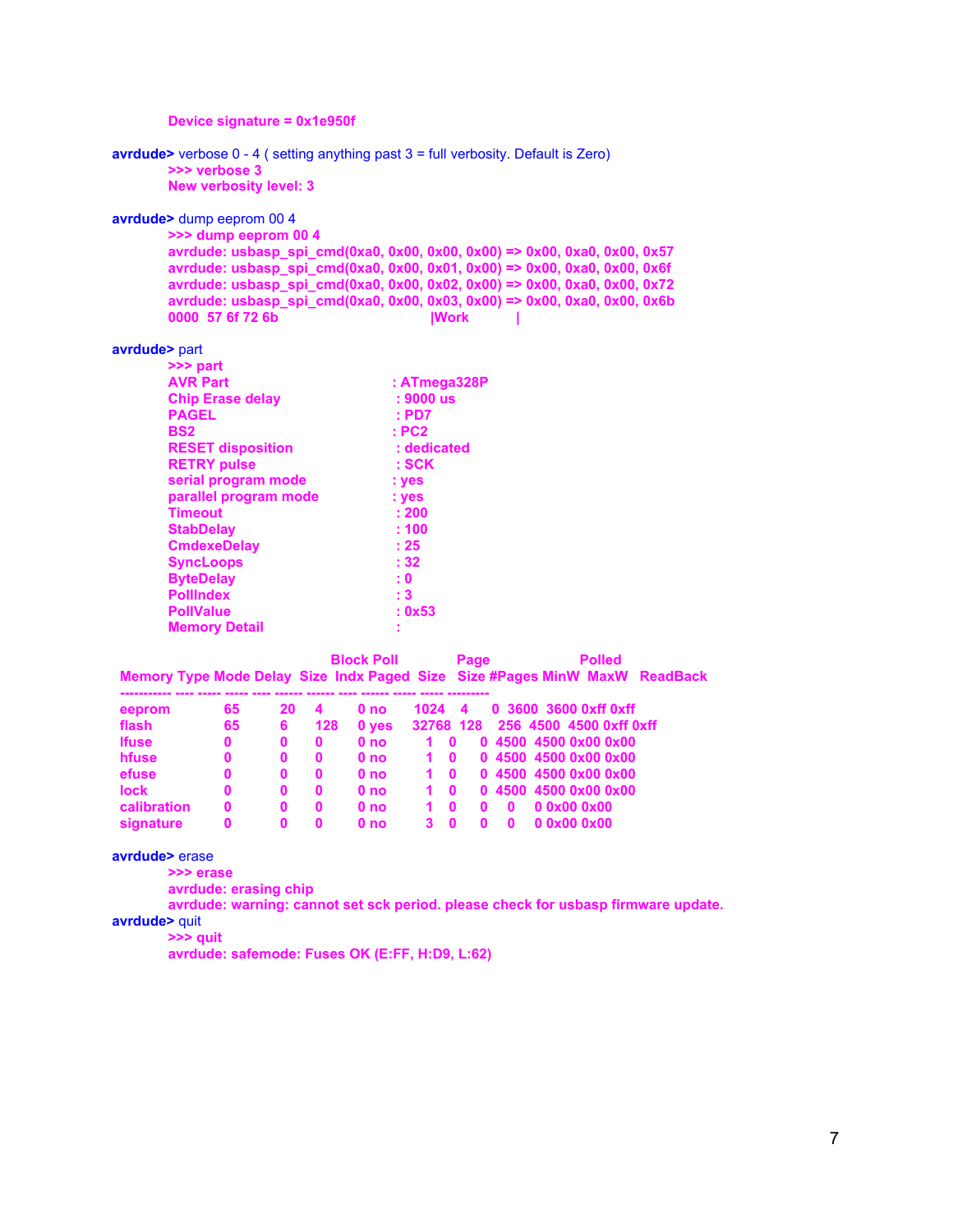### Appendix

#### **Avrdude Command line Examples:**

List of Avrdude commands: **avrdude** USBTiny Display device info: **avrdude -c usbtiny -p m328p**

USBasp Display device info: **avrdude -c usbasp -P usb -p m328p** USBTiny Display Verbose info: **avrdude -c usbtiny -p atmega328p -v** Write hex file to Microcontroller: **avrdude -c usbtiny -p m328p -U flash:w:blink.hex:** Read Microcontroller and write file: **avrdude -c usbtiny -p m328p -U flash:r:blink.hex:r** Erase flash: **avrdude -c usbtiny -p atmega328p -e** Terminal Mode**: avrdude -c usbtiny -p atmega328p -t** Capture flash memory data: **avrdude -c usbtiny -p m328p -t > dumpflash.txt** Using the terminal Mode: then type the following: **dump flash 00 1024** then wait a min for it to create and write the file then type **quit.**

> **End of Part 1. AVRdude - USB Programmer - ATmega328 Author Rusty Cain Microrusty 2018**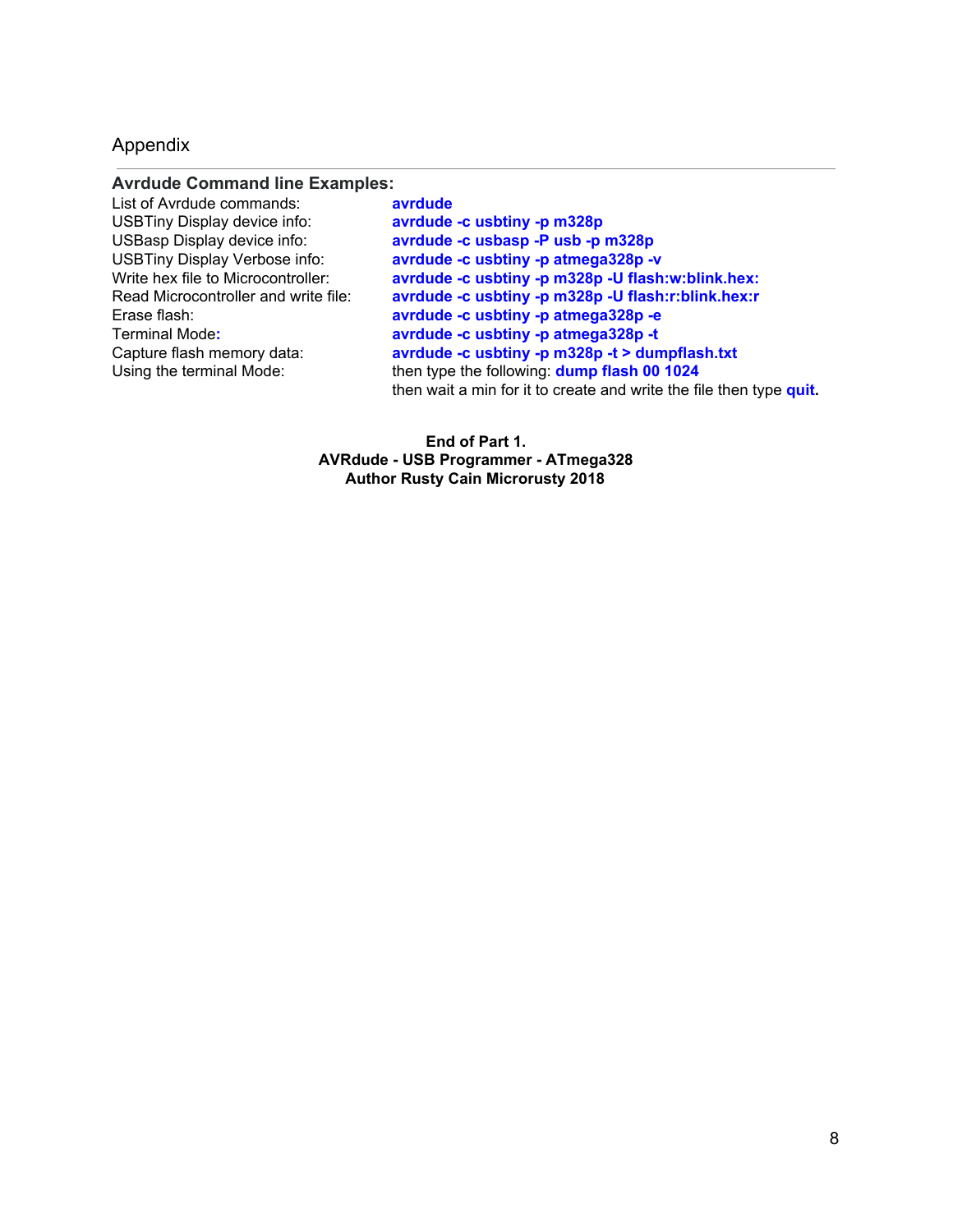# **USB Programmers**

#### **USBTiny**

USBtiny is a software implementation of the USB low-speed protocol for the Atmel ATtiny microcontrollers. Of course, it will also work on the ATmega series. The software is written for an AVR clocked at 12 MHz. At this frequency, each bit on the USB bus takes 8 clock cycles, and with a lot of trickery, it is possible to decode and encode the USB waveforms by software. The USB driver needs approximately 1250 to 1350 bytes of flash space (excluding the optional identification strings), depending on the configuration and compiler version, and 46 bytes RAM (excluding stack space). The C interface consists of 3 to 5 functions, depending on the configuration.

The USBTinyISP is a step up from the USBasp. Keep in mind that it cannot program certain high end Atmega devices due to memory limitations.



### **Reference: <https://learn.adafruit.com/usbtinyisp/use-it>**

#### **Indicator LEDs**

There are two LEDs, a green one near the USB port and a red one near the cables. The green LED indicates that the USB connection was successful. If you're using a Windows or Linux

machine and the green LED does not light up when you plug it in, there's a problem.

The red LED indicates that the USBtinyISP is 'busy' programming. Do not unplug the device being programmed while it's lit.

#### **Programming Cables**

There are two cables for programming: a 10-pin ISP cable and a 6-pin ISP cable. They are the two prevailing standards for in-circuit AVR programming. This programmer doesn't do JTAG programming **Jumper JP3 (USB power to target)**

JP3. When the jumper is in place (connecting the two wires) then that means that the USBtinyISP is providing 5V power to the device being programmed. If you don't want to power the device then just take the jumper out or make sure it's only on one of the wires.

The USBtinyISP can only provide 5V, up to about 100mA to the device. If you need more power then you should remove the jumper and power the device separately. Version 1.0 of USBtinyISP sends data to the device at 5V level no matter whether it's powering the device or not so make sure it's 5V compliant! (Note that there are 2 1.5K resistors in series with the data lines for protection)

Version 2.0 which is almost certainly what you've got, uses a level shifter so that if the jumper is not in place, it will use whatever the target voltage is, a lot better for your low-voltage devices!

**So, if you have a device that needs to run at 3.3V, don't have the jumper in place!**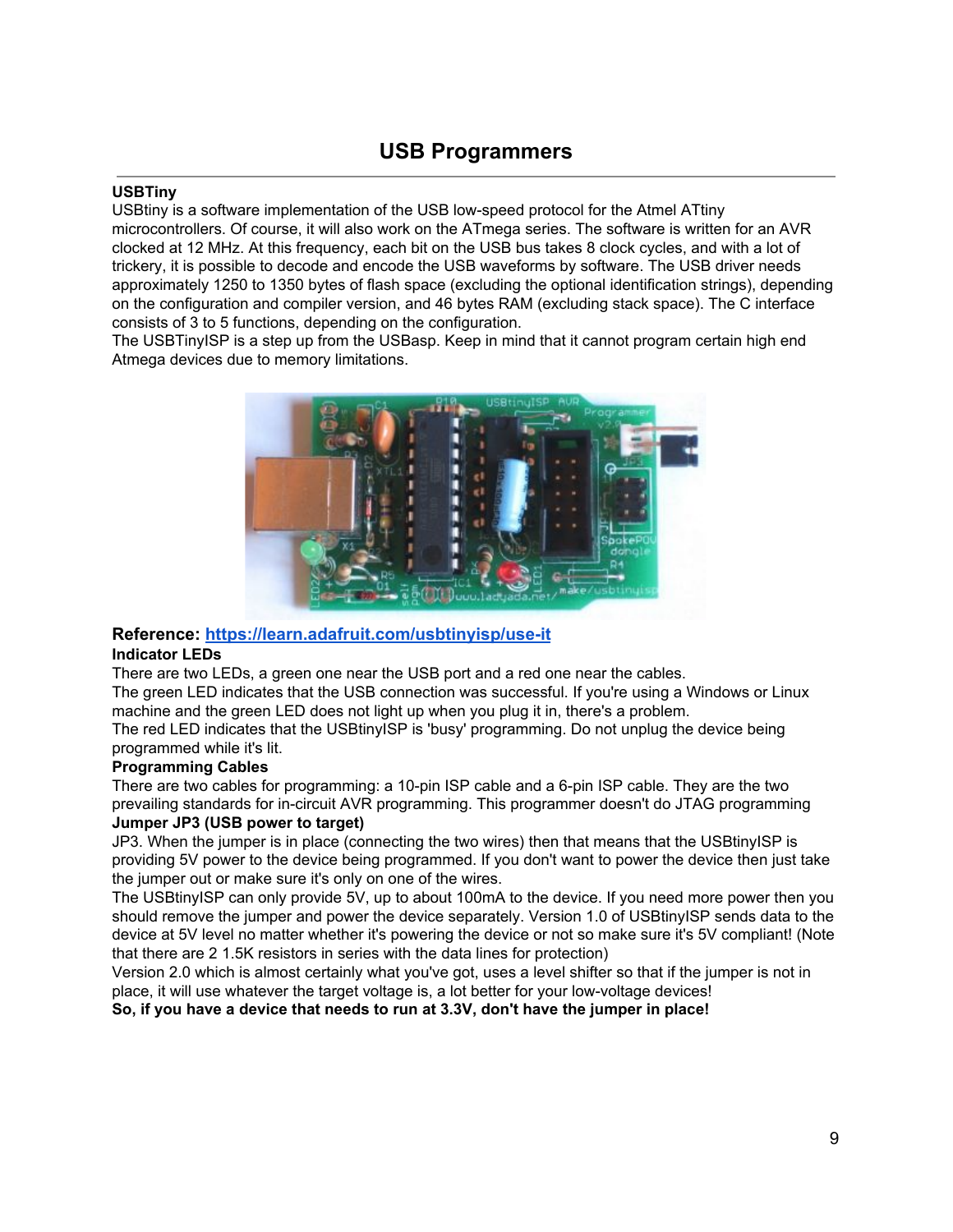### **USBasp**

### <http://www.fischl.de/usbasp/>

### USBasp - USB programmer for Atmel AVR controllers

USBasp is a USB in-circuit programmer for Atmel AVR controllers. It simply consists of an ATMega88 or an ATMega8 and a couple of passive components. The programmer uses a firmware-only USB driver, no special USB controller is needed.

### **Features**

- Works under multiple platforms. Linux, Mac OS X and Windows are tested.
- No special controllers or smd components are needed.
- Programming speed is up to 5kBytes/sec.
- SCK option to support targets with low clock speed (< 1,5MHz).
- Planned: serial interface to target (e.g. for debugging).

The USBasp is quite possibly the cheapest programmer out there, but you should be careful when buying them; some versions use outdated firmware or are missing jumpers. Make sure that your model has three jumpers (or three pairs of holes with J1, J2, and J3 printed next to them). You can find them on eBay starting at only \$3. Be wary of the shipping times that the Chinese ones come with.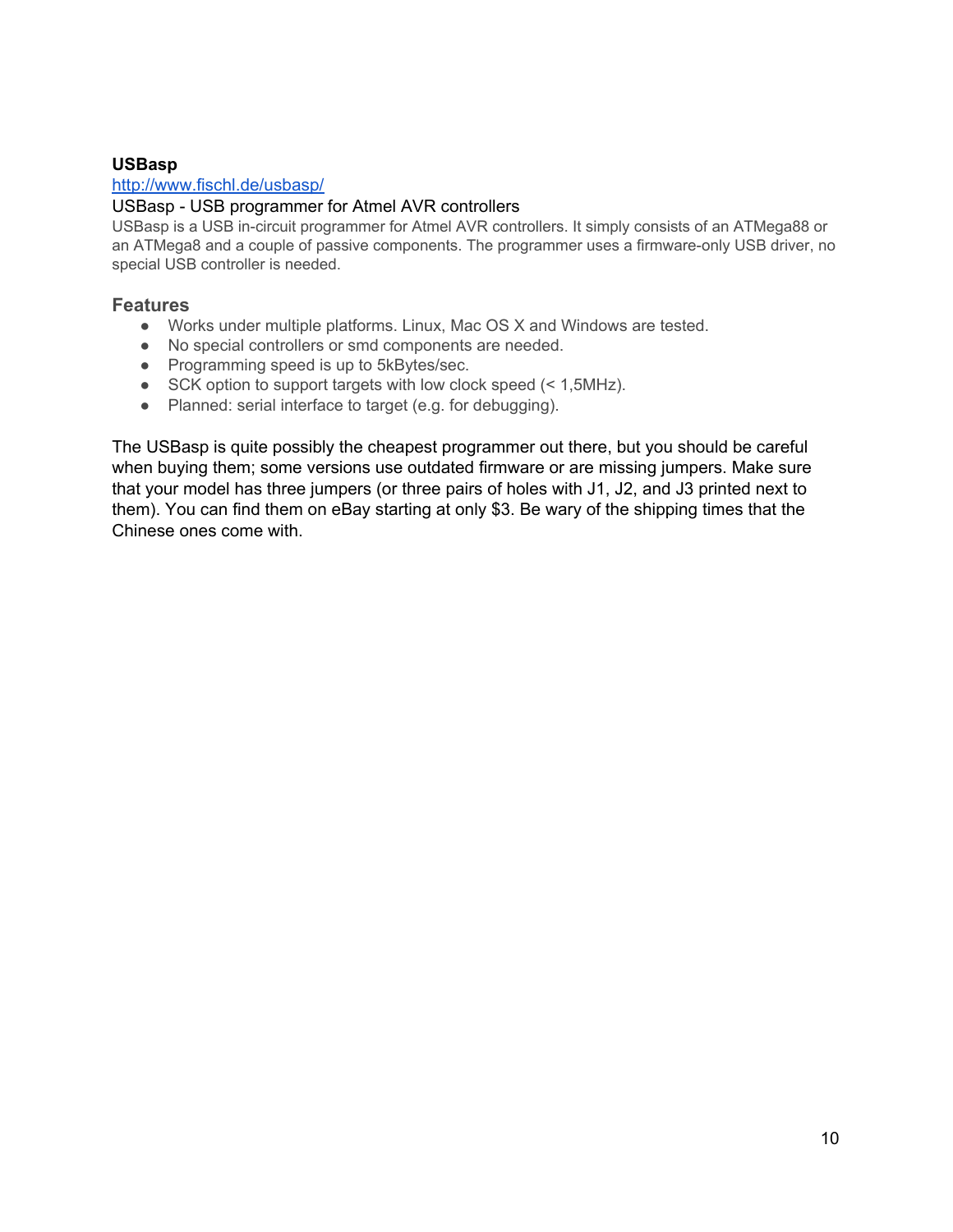# **Installing Windows 10 Drivers for USB devices**

# **Due to windows 10 USB changes**

# **Zadig USBTiny**

| Zadig                                             |                                       | $\times$<br>u<br>$\sim$                              |
|---------------------------------------------------|---------------------------------------|------------------------------------------------------|
| Options<br>Help<br>Device                         |                                       |                                                      |
| <b>USBtinyISP</b>                                 |                                       | $\vee$ $\Box$ Edit                                   |
| libusb0 (v1.2.6.0)<br>Driver                      | $\ddot{•}$<br>libusb-win32 (v1.2.6.0) | <b>More Information</b><br>WinUSB (libusb)           |
| 0C9F<br>1781<br><b>USB ID</b><br>$WCID2$ $\times$ | <b>Reinstall Driver</b>               | libusb-win32<br><b>libusbK</b><br>WinUSB (Microsoft) |

# **Zadig USBasp**

| Zadig                                                                            | ×<br>n<br>10000                            |
|----------------------------------------------------------------------------------|--------------------------------------------|
| Options<br>Help<br>Device                                                        |                                            |
| <b>USBasp</b>                                                                    | $\Box$ Edit<br>$\checkmark$                |
| $\ddot{\cdot}$<br>libusb-win32 (v1.2.6.0)<br>libusb0 (v1.2.6.0)<br><b>Driver</b> | <b>More Information</b><br>WinUSB (libusb) |
| 05DC<br><b>16C0</b><br>USB ID<br><b>Reinstall Driver</b><br>$WCID2$ $\times$     | libusb-win32<br>libusbK                    |